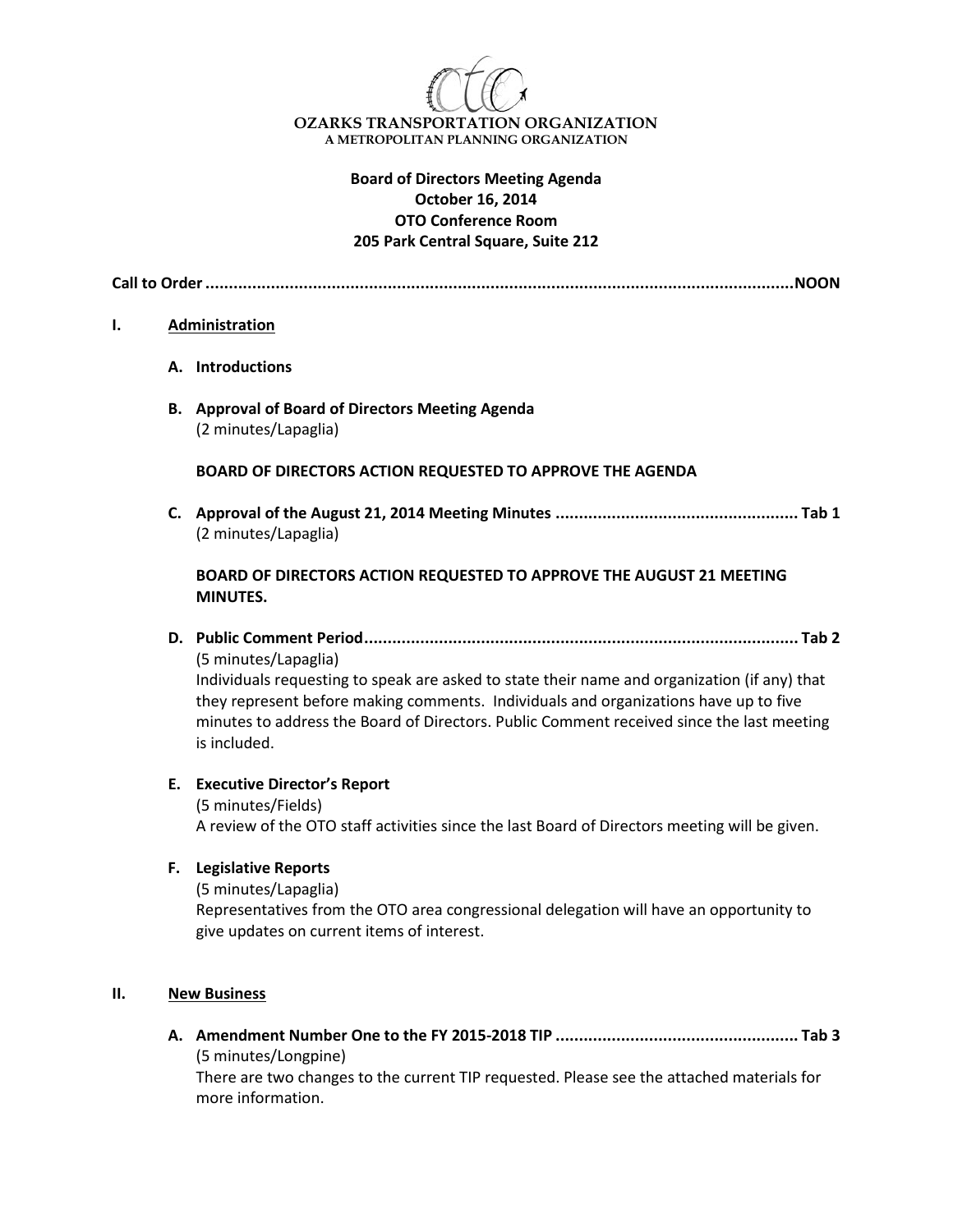## **BOARD OF DIRECTORS ACTION REQUESTED TO APPROVE AMENDMENT NUMBER ONE TO THE FY 2015-2018 TRANSPORTATION IMPROVEMENT PROGRAM.**

**B. Bicycle and Pedestrian Implementation Report ......................................................... Tab 4**  (10 minutes/Longpine) The FY 2014 Bicycle and Pedestrian Implementation Report is included for member information. This annual report documents the bicycle and pedestrian activities over the last fiscal year.

## **NO ACTION REQUIRED – INFORMATIONAL ONLY**

**C. Disadvantaged Business Enterprise Program.............................................................. Tab 5**  (10 minutes/Owens) Staff has developed a draft Disadvantaged Business Enterprise Program for review and approval.

## **BOARD OF DIRECTORS ACTION REQUESTED TO APPROVE THE PROPOSED DISADVANTAGED BUSINESS ENTERPRISE PROGRAM.**

**D. Nominating Committee............................................................................................. Tab 6**  (5 minutes/Fields) Staff will present highlights of the OTO Growth Trends Report.

## **BOARD OF DIRECTORS ACTION REQUESTED TO APPOINT A NOMINATING COMMITTEE.**

## **III. Other Business**

# **A. Board of Directors Member Announcements** (5 minutes/Board of Directors Members) Members are encouraged to announce transportation events being scheduled that may be of interest to OTO Board of Directors members.

# **B. Transportation Issues For Board of Directors Member Review**  (5 minutes/Board of Directors Members) Members are encouraged to raise transportation issues or concerns that they have for future agenda items or later in-depth discussion by the OTO Board of Directors.

- **C. Articles for Board of Directors Member Information .................................................. Tab 7**  (Articles attached)
- **IV. Adjourn.** A motion is requested to adjourn the meeting. Targeted for **1:00 P.M.** The next Board of Directors regular meeting is scheduled for Thursday, December 18, 2014 at 12:00 P.M. in OTO Offices at 205 Park Central East, Suite 212.

## Attachments

Pc: Matt Morrow, President, Springfield Area Chamber of Commerce Ken McClure, Missouri State University